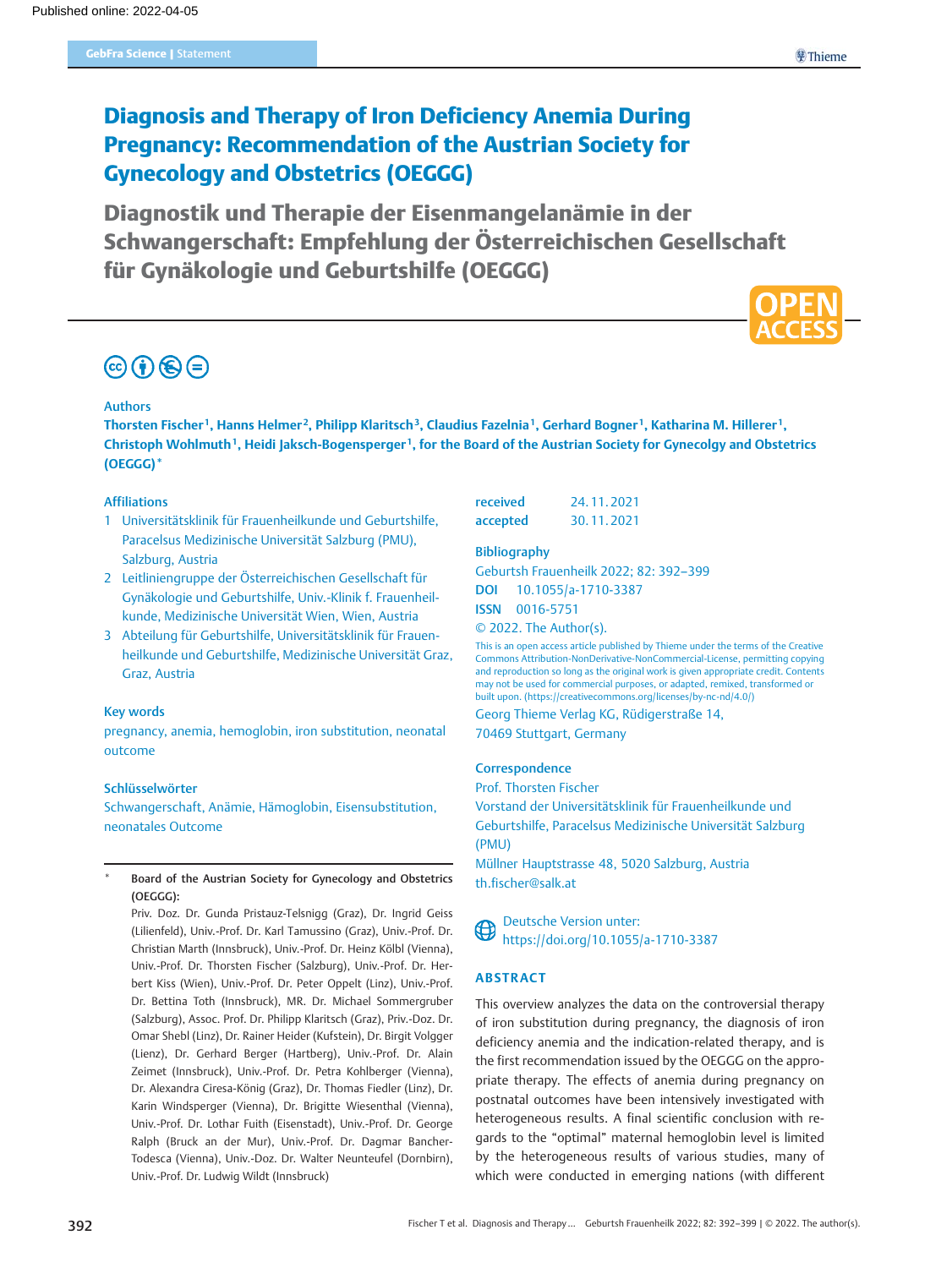dietary habits and structural differences in the respective healthcare systems). The current literature even suggests that there may be a connection between both decreased and increased maternal serum hemoglobin concentrations and unfavorable short-term and long-term neonatal outcomes. In Austria, 67 percent of pregnant women take pharmacological supplements or use a variety of dietary supplements. Clinically, the prevalence of maternal anemia is often overestimated, leading to overtreatment of pregnant women (iron substitution without a medical indication). To obtain a differential diagnosis, a workup of the indications for treatment should be carried out prior to initiating any form of iron substitution during pregnancy. If treatment is medically indicated, oral iron substitution is usually sufficient. Because of the restricted approval and potential side effects, medical indications for intravenous iron substitution should be limited. Intravenous iron substitution without a prior detailed diagnostic workup is an off-label use and should only be used in very limited cases, and women should be advised accordingly.

#### ZUSAMMENFASSUNG

Die vorliegende Übersicht und erstmalige Empfehlung soll die Datenlage zur kontrovers diskutierten Therapie der Eisensubstitution während der Schwangerschaft, deren Diagnose und indikationsbezogenen Therapie bewerten. Die Auswirkungen einer Anämie während einer Schwangerschaft auf das postnatale Outcome sind Gegenstand intensiver Forschung mit noch immer widersprüchlichen Erkenntnissen. Eine abschlie-Bende wissenschaftliche Bewertung eines "optimalen" maternalen Hämoglobin-Wertes ist durch die unterschiedlichen Studienergebnisse, die überwiegend aus sogenannten Schwellenländern mit spezifischen Ernährungsgewohnheiten und strukturellen Unterschieden in den jeweiligen Gesundheitssystemen stammen, nur eingeschränkt möglich. Der Trend der Datenlage lässt einen Zusammenhang sowohl von erniedrigten als auch erhöhten maternalen Serum-Hämoglobin-Konzentrationen mit einem ungünstigen kurz- und langfristigen neonatalen Outcome als wahrscheinlich erscheinen. In Österreich supplementieren 67% der Schwangeren pharmakologisch oder nutritiv Eisenprodukte. Die Prävalenz der maternalen Anämie wird dabei klinisch häufig überschätzt und führt konsekutiv zu einer Überbehandlung von Schwangeren (Eisensubstitution ohne Indikation). Vor jeder Eisensubstitution während einer Schwangerschaft sollte daher die Indikationsstellung auch in Hinblick auf die Differenzialdiagnosen abgewogen werden, bei richtiger Indikationsstellung reicht eine orale Eisensubstitution meist aus. Aufgrund der Zulassung und des potenziellen Nebenwirkungsprofils sind die Anforderungen an eine intravenöse Eisensubstitution streng zu stellen. Eine intravenöse Eisensubstitution ohne vorausgegangene vollständige Anämiediagnostik ist als eine Therapie im Off-Label-Use restriktiv zu indizieren und auch als solche aufzuklären.

## Introduction

Iron substitution to treat pregnancy-related anemia is one of the most common pharmacological interventions in pregnancy. But the question whether iron substitution during pregnancy is always indicated from a medical standpoint is still unresolved. In Austria alone, 28.1% of women who take iron supplements start iron therapy before their pregnancy has been clinically confirmed and 46.5% start iron substitution even before their hemoglobin level has been determined at their prenatal screening [1]. According to the WHO, the prevalence of pregnancy-related anemia in Austria relative to the general population is estimated to be around 15.5% [2] while the estimated rate for Switzerland is 7% [3]. The prevalence of anemia varies greatly across the world and depends on ethnic, regional and socioeconomic factors [4–6]. Despite widespread iron substitution by pregnant women, the potential therapeutic and preventive benefit of this therapy is still a matter of scientific debate. This overview presents data on the controversially discussed therapy of iron substitution during pregnancy, the diagnosis of iron deficiency anemia and the indication-related therapies. Currently no gynecological professional societies have issued independent recommendations on iron substitution in pregnancy.

## Method

The widespread, inconsistent use of iron substitution during pregnancy prompted the authors and the Board of the Austrian Society for Gynecology and Obstetrics to review the evidence on pregnancy-related iron deficiency anemia and the clinical importance of iron substitution and develop a recommendation for the diagnosis and therapy of iron deficiency anemia in pregnancy.

A literature search on clinical neonatal impacts of iron deficiency anemia was carried out in PubMed (key words: pregnancy, anemia, fetal outcome; body of literature reviewed: from 1972 to 07/ 2021) to find answers to a number of questions on the clinical importance of pregnancy-related iron deficiency anemia and the necessity of iron substitution, and the relevant literature was analyzed.

The recommendation was developed by the lead authors (TF, HH, PK, CF, GB, KMH, CW, HJB) and released for publication by the Board of the Austrian Society for Gynecology and Obstetrics (OEGGG) following a structured process.

#### Physiological requirement

Physiological changes in blood volume are the leading cause of anemia in pregnancy, followed by iron deficiency anemia as a result of the increased physiological need for iron. Over the course of pregnancy, maternal blood volume increases by up to 30%, meaning that anemia is initially caused by physiological hemodilution [7–9]. The greatest amount of placental and fetal iron is re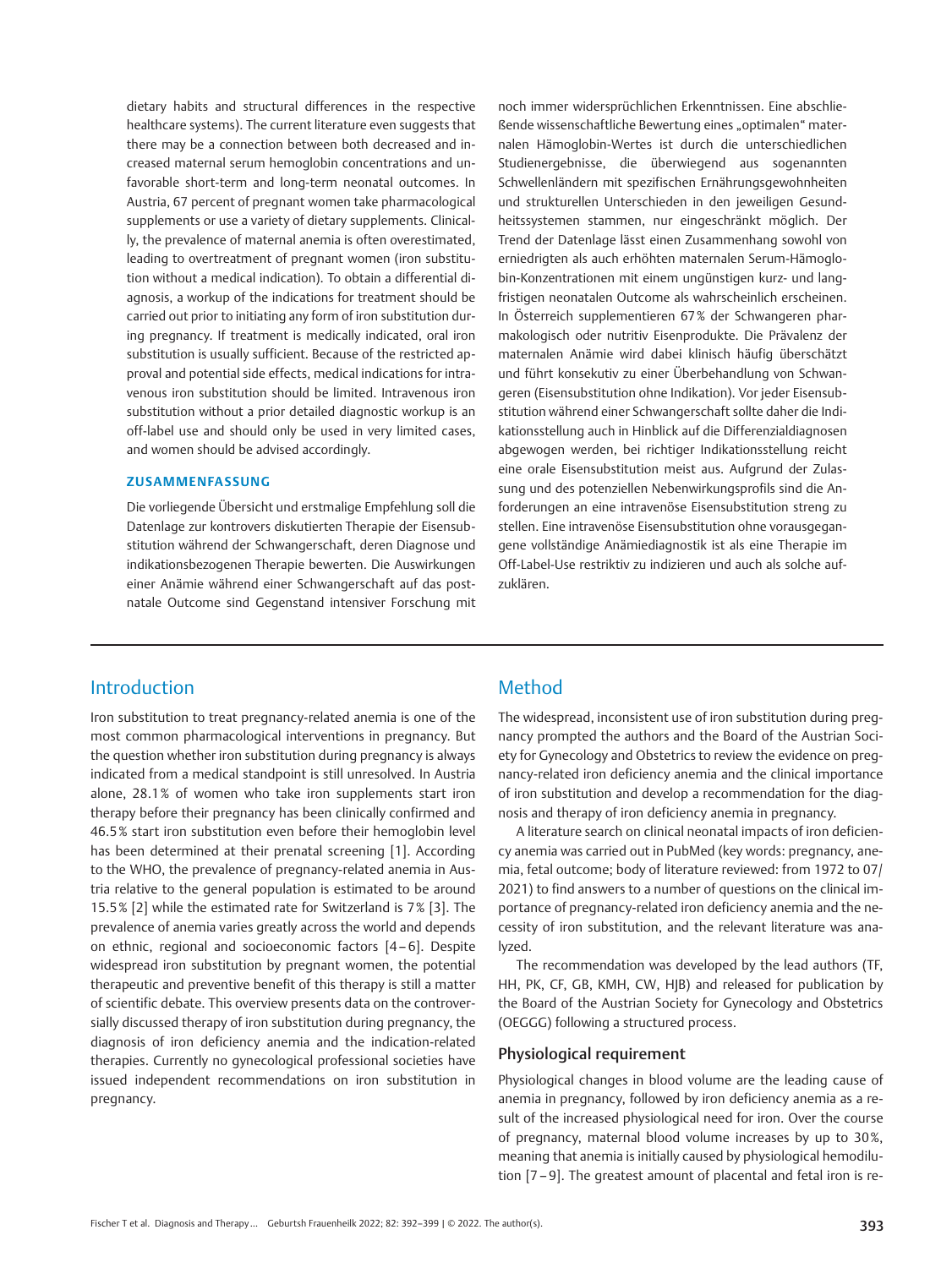quired in the final trimester of pregnancy; the fetus utilizes maternal iron, reducing maternal erythropoiesis and depleting maternal iron stores [8].

The WHO and the American College of Obstetricians and Gynecologists (ACOG) use time-dependent hemoglobin levels to define anemia in pregnancy [10, 11]:

- 1st trimester: Hb < 11 g/dL
- $\blacksquare$  2nd trimester: Hb < 10.5 g/dL
- 3rd trimester: Hb < 11 g/dL

#### Clinical presentation

Depending on the severity and the speed at which iron deficiency develops, typical symptoms of iron deficiency include tiredness, pallor, dizziness, concentration difficulties, increased brittleness of hair and nails, angular cheilitis and decreased hemoglobin (Hb) production. As iron deficiency can affect all cells, some cases may present with exhaustion (e.g., fatigue syndrome), restless legs syndrome, and/or depressive moods [12, 13].

In infants and young children, chronic severe iron deficiency can cause neurological deficits and growth disorders [14, 15]. The availability of iron in maternal blood ensures that iron is delivered through the placenta via transferrin receptors and iron supplies to the fetus are maintained. An initial severe maternal iron deficiency condition can lead to fetal iron deficiency although, to date, studies have not shown clear results. Anemia in the second and third trimester of pregnancy may be caused physiologically by hemodilution, which is why it is important to differentiate this type of anemia from pathological anemia [16]. Severe iron deficiency anemia, which is determined by measuring various iron metabolism parameters, is associated with higher rates of miscarriage, preterm birth and low birthweight [17, 18].

#### Maternal hemoglobin level and birthweight: "concentration–effect relationship"

Numerous studies have investigated the effects of maternal anemia on the fetus and neonate [19]. The study data are inconsistent and the chosen study methods are often insufficient to make long-term statements. This is because the majority of studies consist of retrospective analyses which did not take numerous contributing factors into account.

One meta-analysis established a direct "concentration–effect relationship" between low maternal Hb levels and low birthweight (< 2500 g, low birthweight [LBW]) [20]. The majority of the studies were from emerging nations and suffered from methodological limitations. Usually, no precise data on birthweight percentiles had been collected. The association between low maternal HB levels and LBW was as follows: Hb ≤ 11 g/dL OR: 1.42; Hb ≤ 10 g/dL OR: 1.49; Hb ≤ 9 g/dL OR: 2.48; Hb ≤ 8 g/dL OR: 2.77; Hb ≤ 7 g/dL OR: 2.97. When Hb levels increased to more than 12 g/dL, the differences were not statistically significant [20]. In principle, higher LBW rates and maternal anemia were present at all prenatal timepoints; however, they were not statistically significant in the second trimester of pregnancy; the highest statistical effect was reported for women presenting with anemia already prior to conception. Higher Hb levels prior to conception and elevated Hb levels in the first trimester of pregnancy were not associated with higher LBW rates.

A "concentration–effect relationship" between maternal Hb levels and preterm births (defined as birth < 37+0 week of gestation) was also found (Hb ≤ 11 g/dL OR: 1.36; Hb ≤ 10 g/dL OR: 1.47; Hb ≤ 9 g/dL OR: 1.73; Hb ≤ 8 g/dL OR: 2.89; Hb ≤ 7 g/dL OR: 3.72). Elevated maternal Hb concentrations of between ≥ 12 g/dL and  $\leq$  16 g/dL did not have a statistically significant impact on the rate of preterm births [20].

The significance of any statements based on this extensive meta-analysis [20] is limited by the fact that very few studies differentiated between iron deficiency anemia and anemia of other etiologies. Only two studies in the meta-analysis investigated the relationship between iron deficiency anemia and low birthweight (OR: 1.17, CI: 0.95–1.42) and only three studies investigated the association with anemia from other etiologies (OR: 1.43, CI: 0.82– 2.50). Two studies reported that the prevalence of SGA (small-forgestational-age) infants born to pregnant women with iron deficiency anemia was lower (OR: 0.77, CI: 0.68–0.87) compared to infants born to mothers with non-iron deficiency anemia. Four studies reported an increased risk of SGA infants for pregnant women with anemia of other etiology (OR: 1.20, CI: 0.85–1.70). The authors of the meta-analysis were of the opinion that it was not possible to reach a clear conclusion about the impact of iron deficiency anemia on preterm birth rates, as four studies had investigated only patient cohorts with non-iron deficiency anemia (OR: 1.07, CI: 0.68–1.70). There were no studies which distinguished between the etiology of anemia for either intrauterine fetal death or perinatal or neonatal mortality [20].

#### Cochrane analysis

A Cochrane analysis [21] on daily oral iron substitution during pregnancy came to the conclusion that both high and low Hb levels were associated with negative prenatal and perinatal outcomes. Hb levels of  $\leq 10.5$  g/dL were especially associated with low birthweight and increased rates of preterm birth. However, the incidence of unfavorable pregnancy outcomes (preterm birth and low birthweight) also increased when maternal Hb levels were > 13 g/dL. A Mexican study was able to show that higher maternal Hb concentrations due to daily oral iron substitution were subsequently associated with an increased risk of low birthweight and higher rates of preterm birth [22].

### Effect of maternal hemoglobin level on fetal and neonatal outcomes

Most of the findings on the association between maternal hemoglobin levels and fetal or neonatal outcomes were obtained from retrospective studies, some of which had very large case numbers. A study published in 2000 which investigated a cohort of more than 173 000 pregnant women in 10 American federal states [23] showed that the risk of preterm birth was higher if pregnant women suffered from anemia in the first and second trimester of pregnancy (< 2–3 standard deviations). The odds ratio (OR) for preterm birth (< 37 + 0 week of gestation [GW]) was significantly higher (OR: 1.68) for a standard deviation of < 3. In contrast, the rate of SGA infants (< 10th percentile) born to anemic women was not higher. A high Hb level (> 3 SD) in the first two trimesters was correlated with a higher SGA rate (12th GW: Hb > 14.9 g/dL OR: 1.27; 18th GW: > 14.4 g/dL OR: 1.79) [23]. A Chi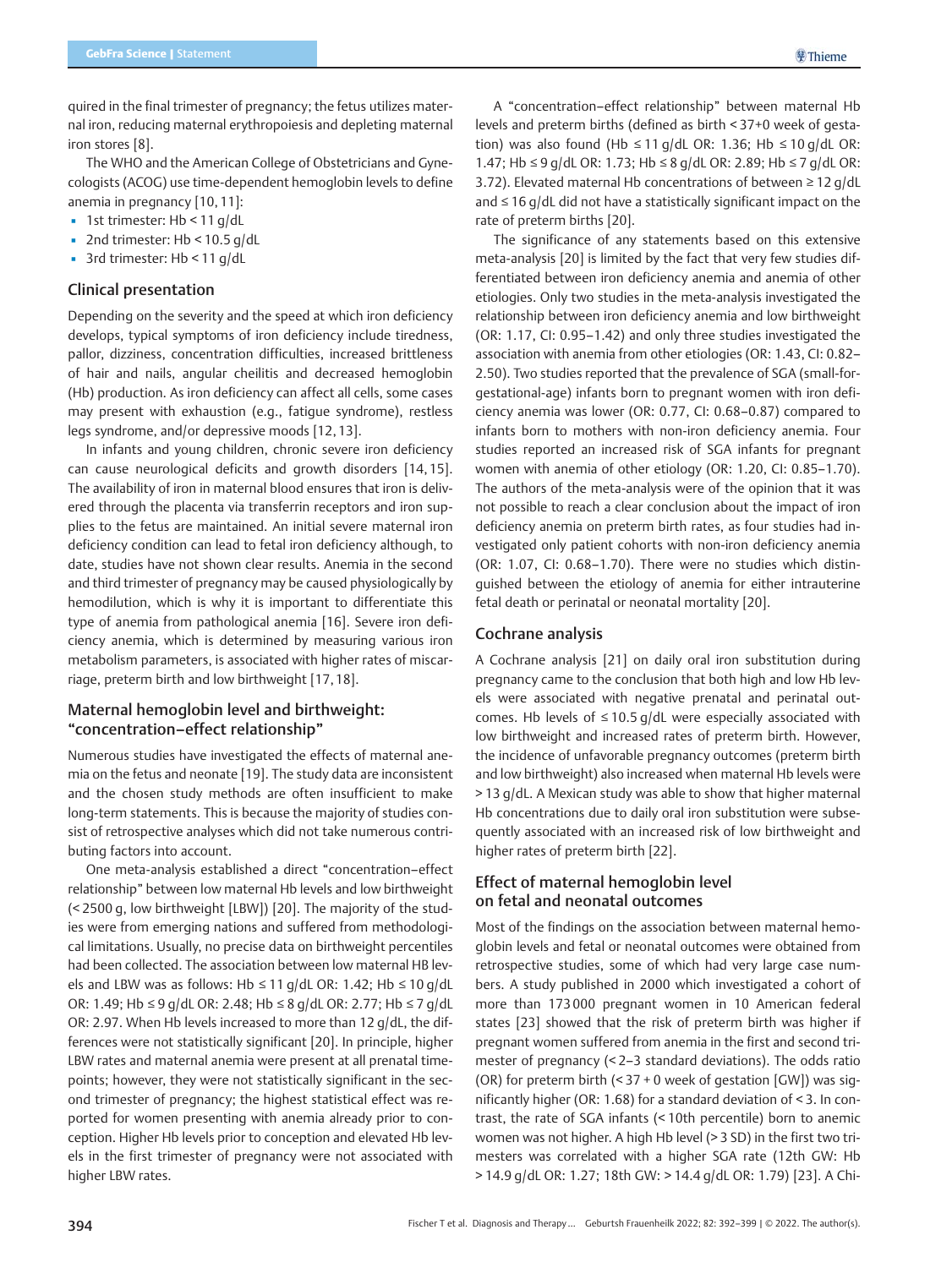nese study [24] which investigated 10 430 pregnant women came to different conclusions. The cohort study showed that maternal Hb levels had no impact on the incidence of preterm birth with the following exceptions. The Chinese authors reported that a Hb level < 13.0 g/dL in the first trimester of pregnancy (8.8 ± 2.2 GW) followed by an elevated Hb level (Hb > 13.0 g/dL) in the second trimester (25.8 + < 1.4 GW) correlated with an increase in the preterm birth rate (OR 2.26). Another large Chinese cohort study [25] which analyzed more than 2.7 million pregnant women showed a slight U-shaped association between the distribution of preterm births and cases with either severe anemia (Hb < 7 g/dL OR: 1.19) or significantly elevated Hb levels (Hb ≥ 17 g/dL OR: 1.19). In cases with anemia and Hb levels of 7.0–9.9 g/dL or 10.0–10.9 g/dL, the association with the preterm birth rate was marginal, with an OR of 0.96 and 1.04, respectively. The rate of very early preterm births (< 32 + 0 GW) also showed a slight Ushaped correlation with maternal Hb levels (Hb < 11.0 g/dL and > 15.0 g/dL OR: 1.07 and 1.06, respectively) compared to pregnant women with Hb levels of between 11.0 g/dL and 14.9 g/dL) [25]. In contrast, the data from an extensively randomized, placebo-controlled, Indian study (n = 366; [5]) showed that maternal anemia (Hb < 11.0 g/dL) was correlated with significant rates of preterm birth (RR: 2.67) and low birthweight (< 2500 g, RR: 2.15), which was 166.8 g lower compared to that of infants born to non-anemic mothers.

A Palestinian case-control study [26] investigated the impact of anemia, which was measured using serum Hb concentrations and iron stores (serum ferritin concentrations). The study attempted to exclude biological and socioeconomic factors (age, BMI, parity, number of previous miscarriages, level of education and monthly income) by matching pairs of women. Overall, the duration of pregnancy was slightly shorter for pregnant women with iron deficiency anemia (Hb <11 g/dL 37.8 ± 1.5 GW; Hb 11.0–12.0 g/dL 38.6 ± 1.4 GW; Hb > 12 g/dL 38.8 ± 1.6 GW;  $p = 0.012$ ), while the incidence of preterm birth  $($ < 37 + 0 GW) and low birthweight (< 2500 g) did not differ significantly between the three Hb patient cohorts [26]. A recent retrospective, statistically very detailed Chinese cohort study of 11 581 pregnant women came to heterogeneous conclusions [27]). The study found a direct association between maternal anemia and the birthweight of neonates, who were more likely to present with macrosomia or as large-for-gestational-age; there was a reciprocal relationship between preterm birthrates and low birthweight or small-for-gestational-age situations. The study also looked at the weight-dependent relationship between preeclampsia and gestational diabetes and maternal Hb levels in pregnancy [28]. According to the study, the risk of gestational diabetes increased with high serum Hb levels (Hb 13.0–14.9 g/dL OR: 1.27; Hb ≤ 15 g/dL OR: 1.84) in pregnant women with a BMI < 24. The risk of preterm birth increased for maternal anemia of < 11 g/dL (OR: 1.41), while the risk for pregnant women with Hb levels of 13.0– 14.9 g/dL or > 15 g/dL decreased (OR: 0.77 and OR: 0.23, respectively). The risk of obese pregnant women with a BMI of ≥ 24 developing gestational diabetes was only demonstrated for Hb levels of 15 g/dL and above (OR: 2.33) [28].

Another prospective Chinese cohort study (163 313 pregnant women; number of intrauterine fetal deaths [IUFD]: 1081; [29]) came to a clinically surprising conclusion. According to their results, maternal anemia of between 9.0–10 g/dL in the third trimester of pregnancy had a protective effect (− 20%, hazard ratio [HR] 0.89) on the risk of IUFD. A Hb level of more than 12 g/dL was associated with a slightly increased IUFD risk (HR: 1.1). No association was found between maternal anemia and neonatal morbidity. But this was not confirmed by the above-mentioned recent comprehensive meta-analysis [20]. According to the meta-analysis (which included 19 publications), there is a direct association between the IUFD rate and the severity of maternal anemia, with an almost fourfold higher risk when maternal Hb levels are < 7 mg/dL. But because of the quality of the data, it was not possible to draw any conclusions about the etiology of the anemia.

## Iron Supplementation

#### Iron requirements in pregnancy

The physiological need for iron increases during pregnancy as follows [30]:

- fetus 270 mg iron
- placenta 90 mg iron
- erythropoiesis 450 mg iron
- blood loss during birth 150 mg iron
- **•** physiological loss of iron 230 mg

Iron requirements change over the course of pregnancy: the daily requirement in the second trimester of pregnancy is around 5 mg and rises to about 7 mg/day in the third trimester [13]. About 2 months before parturition, iron needs may increase to a maximum of 20–30 mg/day, requiring a constant increase in iron intake which can be met through diet and from reserves [11, 31]. Precise reference values are needed to evaluate iron needs during pregnancy, as levels under 9 g/dL may be associated with higher fetal LBW and higher preterm birth rates and/or maternal cardiovascular disease [17]. If ferritin levels continually decrease in the 2nd trimester and fall under  $30 \mu q/L$ , oral substitution with 50 mg/day is sufficient to compensate for iron deficiency and iron deficiency anemia [32]. As 5–10% of pregnant women may not tolerate oral substitution or may be refractory to therapy, intravenous iron administration may be considered, although not in the first trimester. Cases presenting with iron deficiency anemia and a significantly decreased Hb level < 6 g/dL should be given a transfusion of red blood cell concentrates because of its rapid action and higher efficacy [13].

#### Oral substitution

Based on the above data, the importance of pregnant women avoiding both elevated and decreased Hb levels is clear. For pregnant women, the daily iron requirement of 1 mg increases to a maximum of 20–30 mg/day. For humans, it is easier to meet iron requirements by eating foodstuffs of animal origin rather than plant-based foods. But vegetarians can also meet their iron needs by dietary means if their food is carefully selected and prepared [32]. Many pregnant women additionally increase their iron intake by taking dietary supplements. Dietary supplements are widely used in pregnancy and, with the exception of folic acid and iodine,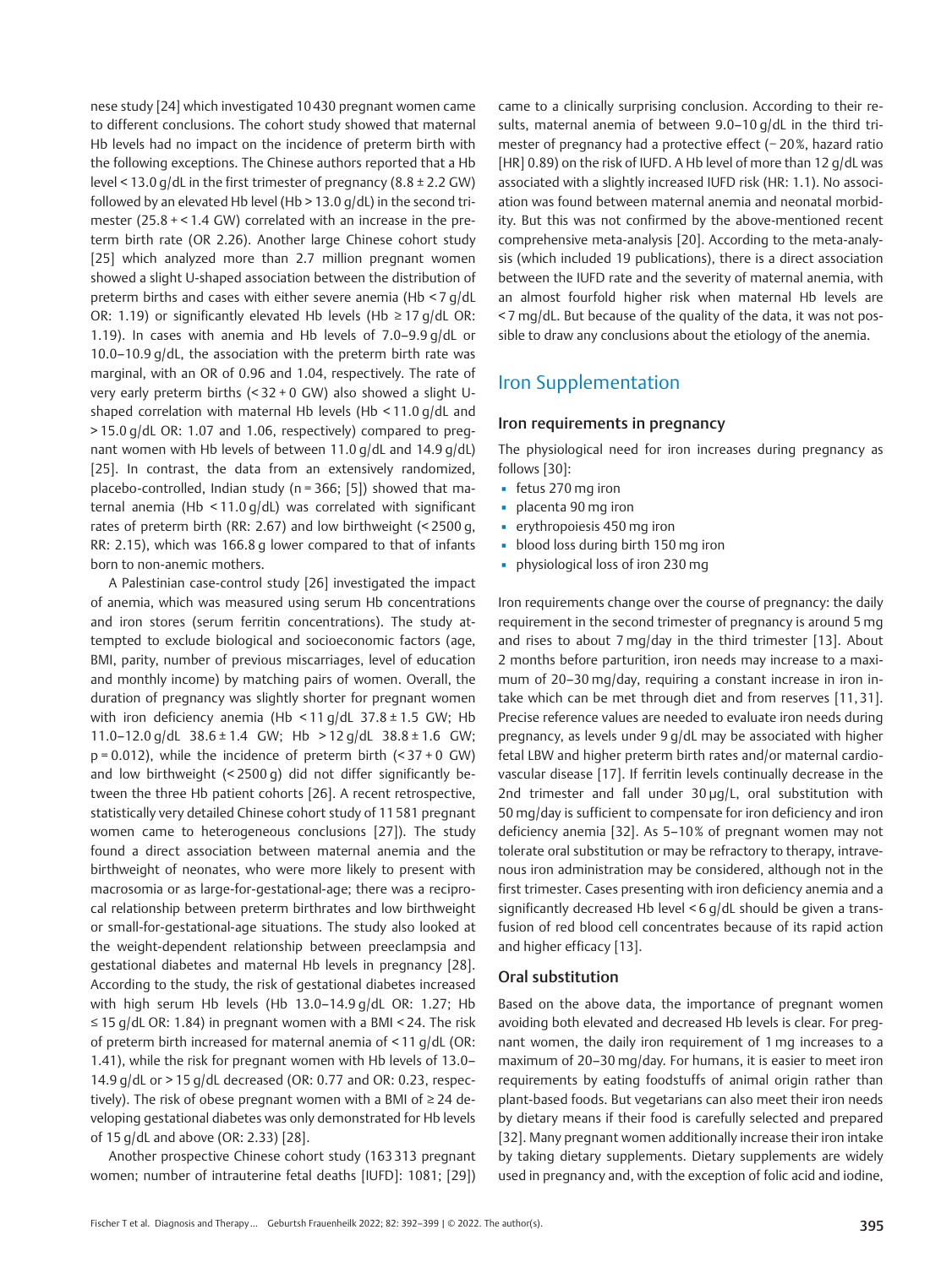are usually unnecessary. For example, each tablet of Femibion, a preparation taken by the majority of pregnant women in Austria during pregnancy, contains 10 or 14 mg iron (Femibion 1 or 2). According to the manufacturer's specifications, this intake already corresponds to 71 or 100 percent of the recommended daily nutrient reference value. Moreover, in Austria 46.5% of pregnant women begin with oral iron "substitution" before the tests for their pregnancy passport have been carried out, and 28.1% start taking supplements even before their pregnancy has been confirmed. There are no data on the diagnostic workup for anemia. In 88.6% of cases, iron substitution is recommended by the treating physician [1]. International recommendations on iron supplementation during pregnancy are very heterogeneous and often influenced by the requirements of different healthcare systems in different countries. Routine iron substitution is not recommended in Great Britain [33]. There are currently no AWMF guidelines which specifically focus on the diagnosis and treatment of anemia during or after pregnancy. A Swiss recommendation [3] advocates carrying out a diagnostic workup for anemia, which includes determining serum Hb and serum ferritin concentrations before initiating iron therapy or substitution. The WHO recommends that all pregnant women should routinely receive iron substitution [34]. But it is important to be aware that this WHO recommendation is aimed at women in developing and emerging countries where diagnostic options are limited (e.g., no Hb screening during pregnancy), women often have nutritional deficits, and the countries' healthcare systems are unable to issue their own adapted recommendations.

Peroral treatment with an iron preparation is indicated if dietary iron intake or iron-containing nutritional supplements (usually the initial form of treatment) are insufficient and the pregnant woman is diagnosed with iron deficiency requiring treatment. Optimally, such a diagnosis would be based on a simultaneous determination of serum Hb and serum ferritin concentrations, transferrin saturation and CRP. Iron substitution based solely on the measurement of Hb levels is not medically indicated as the workup is incomplete and could lead to unnecessary iron substitution in pregnant women with sufficient iron stores. As mentioned above, high serum Hb concentrations in pregnancy have been found to have a negative impact on fetuses and pregnant women, and excessive iron substitution based on incorrect medical indications should therefore be avoided.

It is not clear whether pregnant women with depleted iron stores (decreased serum ferritin concentrations) and ("barely") normal Hb levels would also benefit from treatment. Some publications have recommended that these women should also receive iron substitution [3].

Peroral administration is the treatment of choice for women requiring iron substitution for mild to moderate anemia. Fewer than 10% of pregnant women in Austria suffer from iron deficiency anemia [1]. Commonly prescribed medications contain iron dosages which are higher than the daily requirements (e.g., Ferretab contains 304.2 mg ferrous fumarate which corresponds to 100 mg bivalent iron; Ferro Sanol Duodenal is ferrous mono-preparation containing 100 mg; Ratiopharm iron tablets 100 mg contain iron [II] sulfate  $1$  H<sub>2</sub>O etc.).

Most preparations are well tolerated by the majority of women, although side effects have been reported for a number of patients and in some cases, these have led to treatment being discontinued.

#### Intravenous iron substitution

Rare cases with severe anemia which require a fast therapeutic response will need transfusions of red blood cell concentrates, although other alternatives are increasingly preferred. The number of publications and the marketing of intravenously administered iron preparations has increased in recent years. High concentrations of intravenous iron (e.g., Ferinject 1000 mg iron) are effective within 4 weeks of starting treatment [35] and the product characteristics state that treatment is safe for fetuses from the 2nd trimester of pregnancy [36].

#### Indications for treatment and approval specifications

The conditions of approval state that intravenous treatment must be limited to situations when oral preparations are ineffective or individual cases for whom oral iron substitution is contraindicated. The patient's iron deficiency must be confirmed by laboratory tests (see the summary of product characteristics). Initiating treatment based solely on the patient's serum Hb levels without a more detailed diagnostic workup to investigate existing iron stores (or at least the serum ferritin stores) is forensically problematic but quite common in gynecology. This type of therapy is an off-label use which has higher requirements with regard to counselling patients and documentation. It is important to be aware that approval for intravenous iron administration is restricted as severe side effects can occur in rare cases, and the correct medical indications could be important with regard to legal liability in such cases. The Austrian Federal Office for Safety in Healthcare [37] published a statement in 2014 on the use of intravenously administered iron which emphasized "that all intravenous iron products can trigger serious and possibly fatal hypersensitivity reactions. Such reactions can even occur if a previous administration was tolerated (including a negative test dose). According to present knowledge, the benefit of using intravenous iron products outweighs the risks if the recommendations (of the Federal Office for Safety in Healthcare) are followed" [37]. The European Medicines Agency has come to similar conclusions [38].

Despite the restricted medical indications and the warnings by the Federal Office for Safety in Healthcare and the European statement, studies carried out in recent years have shown that intravenously administered iron is generally well tolerated. A recent meta-analysis [39] (prepartum therapy: n = 11; postpartum therapy: n = 8) confirmed the good tolerability of intravenously administered iron compared to orally substituted iron, with the latter more commonly associated with side effects, primarily gastrointestinal symptoms such as nausea, vomiting, dyspepsia, diarrhea and constipation. The meta-analysis did not report any serious complications following treatment with intravenous iron [37]. However, extravasates resulting in iron-related hyperpigmentation of the skin which can persist for longer periods are a real risk which patients must be informed about. Intravenous iron substitution to compensate for iron deficiency confirmed by laboratory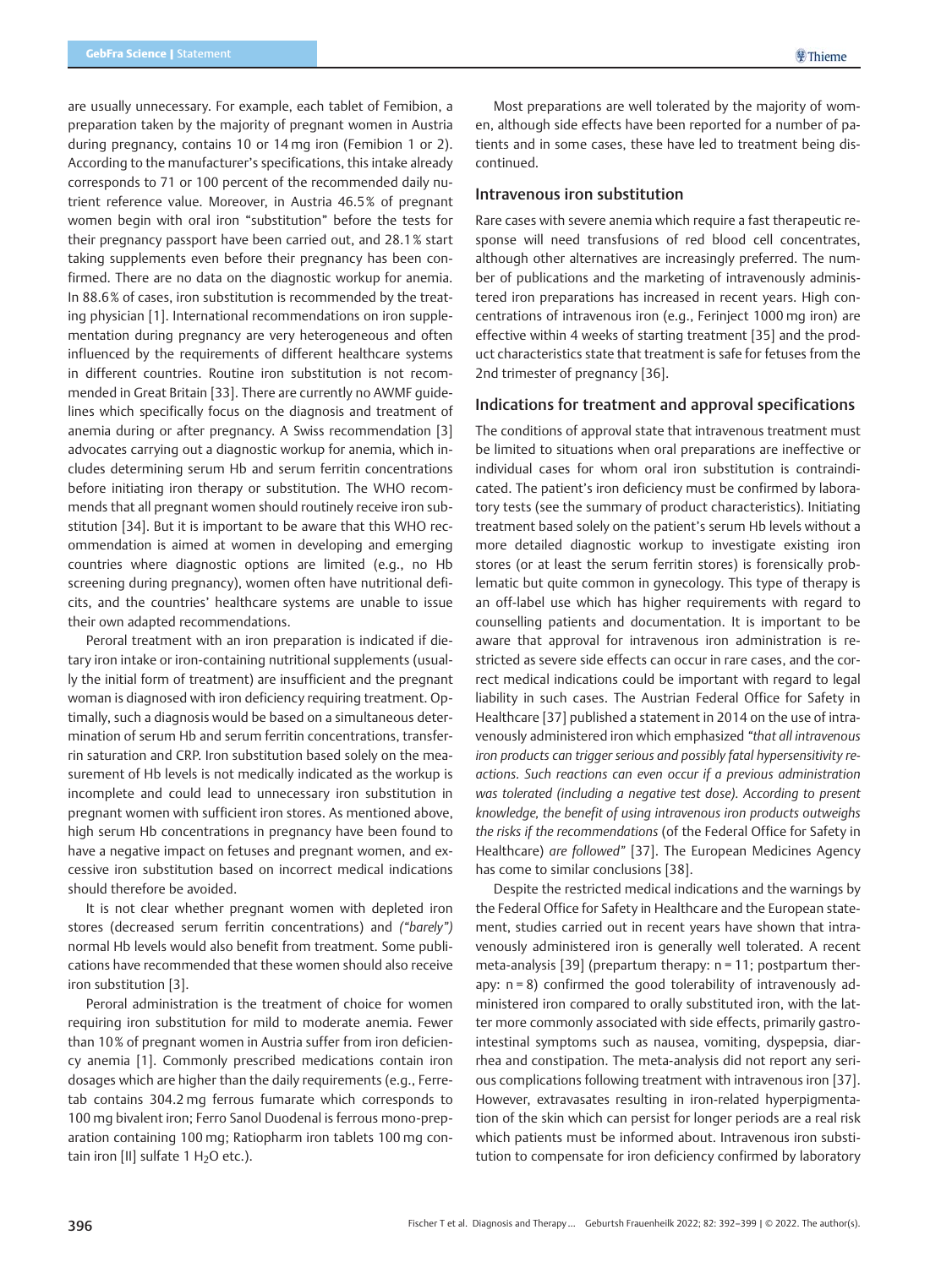tests is more effective than oral substitution [39]. The findings of an American meta-analysis carried out in the same year 2019 were similar, with intravenous iron administration found to be more effective and to have fewer side effects compared to peroral iron substitution [40, 41].

## Conclusion

The effects of anemia during pregnancy on the immediate and long-term postnatal health of infants is currently being investigated. The current data is heterogeneous and largely based on retrospective studies carried out in developing and emerging countries, and the quality of the study design of many of these studies is inadequate [42]. In a recent editorial, the Australian Research Fellow Antonia Shand [42] clearly stated that there is still no optimal established management strategy for the prevention, screening and treatment of pregnancy-associated iron deficiency anemia. In Shand's view, it is still not clear, based on the existing data, whether improvements in therapy-associated hematology results [35] actually lead to better clinical outcomes. The recommendation of the U. S. Preventive Services Task Force [43] bears out this critical view by highlighting the contradictory results reported by often poorly designed studies. According to this American recommendation, the evidence that clinically unremarkable pregnant women should be screened for iron deficiency anemia to achieve better maternal and neonatal outcomes is insufficient. These international reports together with the clinically inconsistent approach used in Austria and other German-speaking countries in Europe prompted the OEGGG to publish their own recommendation. Similar to Antonia Shand and the U. S. Preventive Services Task Force, the OEGGG recommends carrying out further studies to evaluate the key issue about the correlation between fetal, neonatal and maternal outcomes and maternal iron deficiency.

Overall, the current data appear to indicate there is probably a connection between maternal anemia or elevated maternal hemoglobin concentrations and unfavorable short-term and longterm neonatal outcomes.

In recent decades, pregnant women have routinely received oral iron substitution in clinical practice, even though the majority of cases did not have a prior diagnosis of anemia or medical indications of anemia. The incidence of pregnancy-related anemia in Austria is often overestimated and is probably less than 10%. The WHO assumes a slightly higher incidence of 15.5%. To investigate for anemia and evaluate whether treatment, for example iron substitution, is medically indicated, a differential diagnostic workup of the cause of anemia based on laboratory tests must be carried out. In individual cases, intravenous iron substitution may be indicated prenatally or postpartum. It should be noted, however, that approval for treatment consisting of intravenously administered iron is limited to iron deficiency conditions "when oral iron preparations are ineffective or cannot be administered. The diagnosis of iron deficiency anemia must be confirmed by laboratory tests" [36]. This means that intravenous treatment of anemia which was diagnosed solely based on low hemoglobin levels is not indicated as nothing is known about the patient's in-vivo iron stores. It is possible that in the past, widespread inappropriate iron substitution without a proper diagnostic workup was promoted by aggressive industry-led marketing strategies and publications linked to "conflicts of interest". Nevertheless, there is a high probability that in cases with pregnancy-related iron deficiency anemia, medically indicated substitution with iron prepartum has a beneficial impact on short-term and long-term neonatal outcomes. Medically indicated postpartum maternal iron substitution following confirmation of iron deficiency anemia can positively affect convalescence.

- Both maternal anemia and elevated maternal Hb concentrations in pregnancy appear to be associated with unfavorable neonatal outcomes (preterm birth, small-for-gestational-age infants).
- The prevalence of maternal anemia in Central Europe is clinically overestimated and often leads to overtreatment of pregnant women (for whom iron substitution is not medically indicated).
- **•** A differential diagnostic workup to investigate whether anemia is present must be carried out before considering any form of iron substitution during pregnancy and must include the determination of hemoglobin concentrations and ferritin levels.
- Because of the potential side effects and restricted approval, the requirements for intravenous iron substitution are very circumscribed. Intravenous iron substitution without a prior complete diagnostic workup for anemia or in the absence of medical indications is an off-label use and must be recorded as such and the patient must be informed of this.

#### Conflict of Interest

The authors declare that they have no conflict of interest.

#### References

- [1] Spary-Kainz U, Semlitsch T, Rundel S et al. How many women take oral supplementation in pregnancy in Austria?: Who recommended it? A cross-sectional study. Wien Klin Wochenschr 2019; 131: 462–467. doi:10.1007/s00508-019-1502-9
- [2] World Health Organization. Worldwide prevalence of anaemia 1993– 2005: WHO Global Database on Anaemia/Edited by Bruno de Benoist, Erin McLean, Ines Egli and Mary Cogswell. Geneva: World Health Organization; 2008: 1–51
- [3] Breymann C, Honegger C, Hösli I et al. Diagnostik und Therapie der Eisenmangelanämie in der Schwangerschaft und postpartal (aktualisierte Version, ersetzt Version vom 24.12.2009) – Schweizerische Gesellschaft für Gynäkologie und Geburtshilfe. Expertenbrief No 48 (ersetzt No 22): 2017. Accessed March 08, 2021 at: https://www.rosenfluh.ch/ gynaekologie-2017-02/diagnostik-und-therapie-dereisenmangelanaemie-in-der-schwangerschaft-und-postpartal
- [4] Mahomed K. Iron supplementation in pregnancy (Cochrane Review). The Cochrane Library 2003. doi:10.1002/14651858.CD000117
- [5] Finkelstein JL, Kurpad AV, Bose B et al. Anaemia and iron deficiency in pregnancy and adverse perinatal outcomes in Southern India. Eur J Clin Nutr 2020; 74: 112–125. doi:10.1038/s41430-019-0464-3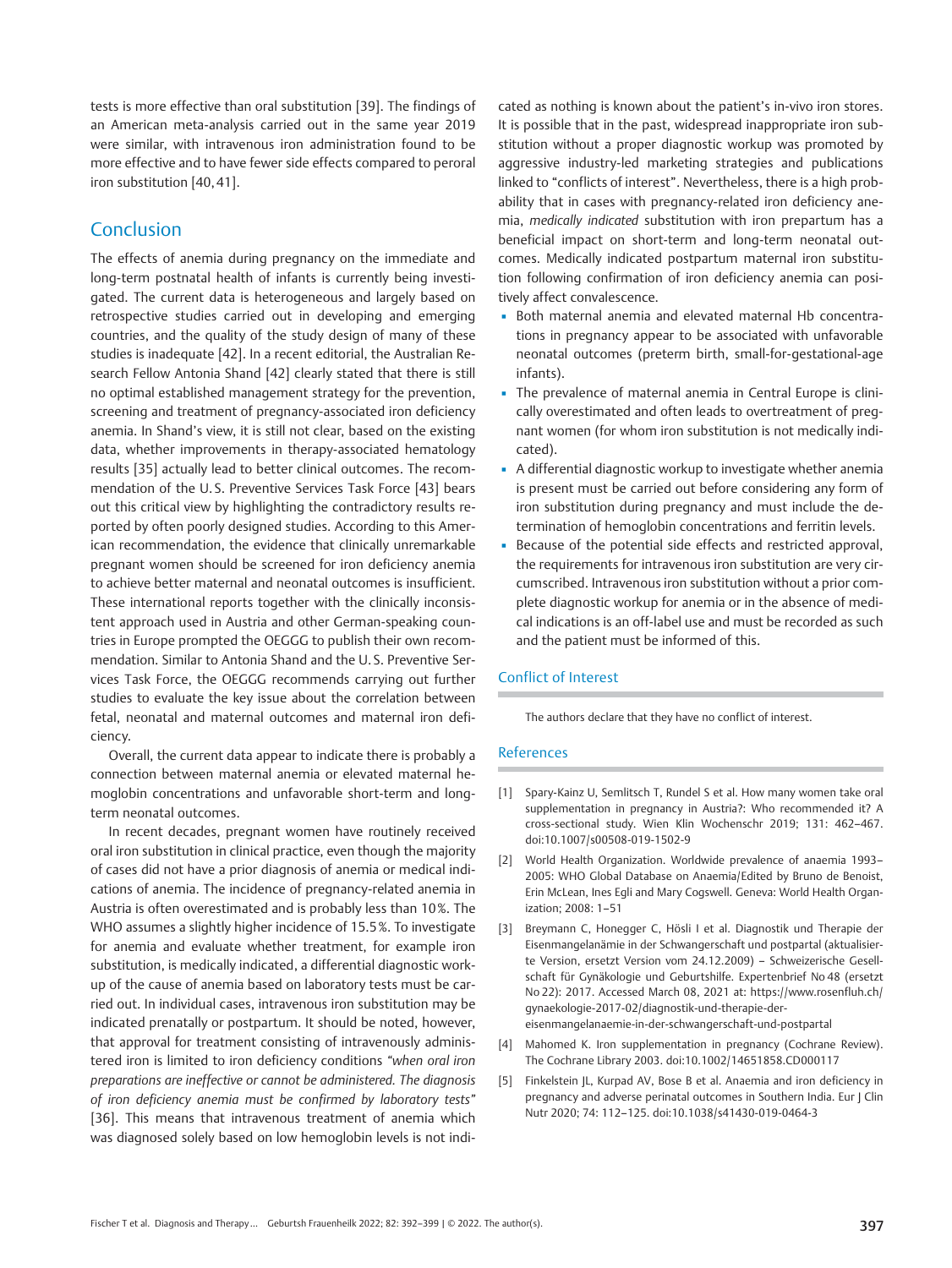- [6] WHO. Meeting to develop a global consensus on Preconception Care to Reduce Maternal and Childhood Mortality and Morbidity. Meeting Report. Geneva: World Health Organization Headquarters; 2012. ISBN: 9789241505000. Accessed March 08, 2021 at: https://www.who.int/ maternal\_child\_adolescent/documents/concensus\_preconception\_ care/en/
- [7] Means RT. Iron Deficiency and Iron Deficiency Anemia: Implications and Impact in Pregnancy, Fetal Development, and Early Childhood Parameters. Nutrients 2020; 12: 447. doi:10.3390/nu12020447
- [8] Puolakka J, Janne O, Pakarinen A et al. Serum ferritin as a measure of iron stores during and after normal pregnancy with and without iron supplements. Acta Obstet Gynecol Scand Suppl 1980; 95: 43–51. doi:10.3109/ 00016348009156379
- [9] Chesley LC. Plasma and red cell volumes during pregnancy. Am J Obstet Gynecol 1972; 112: 440–450. doi:10.1016/0002-9378(72)90493-0
- [10] ACOG American College of Obstetricians and Gynecologists. ACOG Practice Bulletin No. 95: anemia in pregnancy. Obstet Gynecol 2008; 112: 201–207. doi:10.1097/AOG.0b013e3181809c0d
- [11] WHO. WHO recommendations on antenatal care for a positive pregnancy experience. Luxembourg: World Health Organization; 2016. Accessed March 08, 2020 at: https://www.who.int/publications/i/item/ 9789241549912
- [12] Baum E, Donner-Banzhoff N, Maisel P. Müdigkeit. S3-Leitlinie. AWMF-Register-Nr. 053-002, DEGAM-Leitlinie Nr. 2. AWMF online. Das Portal der wissenschaftlichen Medizin. 11/2017. AWMF Reg.-Nr. 053-002. Accessed March 08, 2021 at: https://www.degam.de/degam-leitlinien-379. html
- [13] Hastka J, Metzgeroth G, Gattermann N. Eisenmangel und Eisenmangelanämie. onkopedia leitlinien. DGHO e.V. 2018. Accessed March 08, 2021 at: https://www.onkopedia.com/de/onkopedia/guidelines/ eisenmangel-und-eisenmangelanaemie/@@guideline/html/index.html
- [14] Lozoff B, Jimenez E, Wolf AW. Long-term developmental outcome of infants with iron deficiency. N Engl J Med 1991; 325: 687–694. doi:10.1056/NEJM199109053251004
- [15] Marcus WL. Development of infants with iron deficiency. N Engl J Med 1992; 326: 575; author reply 575–576. doi:10.1056/ NEJM199202203260816
- [16] Falahi E, Akbari S, Ebrahimzade F et al. Impact of prophylactic iron supplementation in healthy pregnant women on maternal iron status and birth outcome. Food Nutr Bull 2011; 32: 213–217. doi:10.1177/ 156482651103200305
- [17] Brabin L, Brabin BJ, Gies S. Influence of iron status on risk of maternal or neonatal infection and on neonatal mortality with an emphasis on developing countries. Nutr Rev 2013; 71: 528–540. doi:10.1111/nure.12049
- [18] Milman N, Paszkowski T, Cetin I et al. Supplementation during pregnancy: beliefs and science. Gynecol Endocrinol 2016; 32: 509–516. doi:10.3109/09513590.2016.1149161
- [19] Smith C, Teng F, Branch E et al. Maternal and Perinatal Morbidity and Mortality Associated With Anemia in Pregnancy. Obstet Gynecol 2019; 134: 1234–1244. doi:10.1097/AOG.0000000000003557
- [20] Young MF, Oaks BM, Tandon S et al. Maternal hemoglobin concentrations across pregnancy and maternal and child health: a systematic review and meta-analysis. Ann N Y Acad Sci 2019; 1450: 47–68. doi:10.1111/nyas.14093
- [21] Pena-Rosas JP, De-Regil LM, Garcia-Casal MN et al. Daily oral iron supplementation dmuring pregnancy. Cochrane Database Syst Rev 2015; (7): CD004736. doi:10.1002/14651858.CD004736.pub5
- [22] Casanueva E, Viteri FE. Iron and oxidative stress in pregnancy. J Nutr 2003; 133: 1700S–1708S. doi:10.1093/jn/133.5.1700S
- [23] Scanlon KS, Yip R, Schieve LA et al. High and low hemoglobin levels during pregnancy: differential risks for preterm birth and small for gestational age. Obstet Gynecol 2000; 96: 741–748. doi:10.1016/s0029- 7844(00)00982-0
- [24] Zhang Y, Li Z, Li H et al. Maternal haemoglobin concentration and risk of preterm birth in a Chinese population. | Obstet Gynaecol 2018; 38: 32-37. doi:10.1080/01443615.2017.1325454
- [25] Zhang X, Xu Q, Yang Y et al. Preconception Hb concentration and risk of preterm birth in over 2.7 million Chinese women aged 20–49 years: a population-based cohort study. Br J Nutr 2018; 120: 508–516. doi:10.1017/S0007114518001721
- [26] Srour MA, Agel SS, Srour KM et al. Prevalence of Anemia and Iron Deficiency among Palestinian Pregnant Women and Its Association with Pregnancy Outcome. Anemia 2018; 2018: 9135625. doi:10.1155/ 2018/9135625
- [27] Yuan X, Hu H, Zhang M et al. Iron deficiency in late pregnancy and its associations with birth outcomes in Chinese pregnant women: a retrospective cohort study. Nutr Metab (Lond) 2019; 16: 30. doi:10.1186/ s12986-019-0360-9
- [28] Wang C, Lin L. Su R et al. Hemoglobin levels during the first trimester of pregnancy are associated with the risk of gestational diabetes mellitus, pre-eclampsia and preterm birth in Chinese women: a retrospective study. BMC Pregnancy Childbirth 2018; 18: 263. doi:10.1186/s12884- 018-1800-7
- [29] Zhang Q, Ananth CV, Rhoads GG et al. The impact of maternal anemia on perinatal mortality: a population-based, prospective cohort study in China. Ann Epidemiol 2009; 19: 793–799. doi:10.1016/j.annepidem.2009.06.002
- [30] McMahon LP. Iron deficiency in pregnancy. Obstet Med 2010; 3: 17–24. doi:10.1258/om.2010.100004
- [31] Domke A, Großklaus R, Niemann H et al. Verwendung von Mineralstoffen in Lebensmitteln. Toxikologische und ernährungsphysiologische Aspekte. Bundesinstitut für Risikobewertung 2004; Teil II. Accessed March 08, 2021 at: https://www.bfr.bund.de/de/suche.html?search% 5Bquery%5D=Verwendung+von+Mineralstoffen+in+Lebensmitteln.+ Toxikologische+und+ern%C3%A4hrungsphysiologische+Aspekte
- [32] Milman N, Bergholt T, Eriksen L et al. Iron prophylaxis during pregnancy – how much iron is needed? A randomized dose- response study of 20– 80 mg ferrous iron daily in pregnant women. Acta Obstet Gynecol Scand 2005; 84: 238–247. doi:10.1111/j.0001-6349.2005.00610.x
- [33] Pavord S, Myers B, Robinson S et al. UK guidelines on the management of iron deficiency in pregnancy. Br J Haematol 2012; 156: 588–600. doi:10.1111/j.1365-2141.2011.09012.x
- [34] WHO. Guideline: Daily Iron and Folic Acid Supplementation in Pregnant Women. Geneva: WHO; 2012. ISBN: 9789241501996. Accessed March 08, 2021 at: https://www.who.int/elena/titles/guidance\_summaries/ daily\_iron\_pregnancy/en/
- [35] Rogozinska E, Daru J, Nicolaides M et al. Iron preperations for women or reproductive age with iron deficiency (FRIDA): a systemic review and network meta-analysis. Lancet Haematol 2021; 8: e503–e512
- [36] Vifor Pharma. Fachinformation. 2017. Accessed March 08, 2021 at: www.viforpharma.com
- [37] Schranz R; BASG Bundesamt für Sicherheit im Gesundheitswesen. Wichtige Information über das Risiko schwerer Überempfindlichkeitsreaktionen bei der Anwendung intravenöser Eisenprodukte. Zulassungsnummer 1–24166. 2014. Accessed March 08, 2021 at: https://www.basg. gv.at/gesundheitsberufe/sicherheitsinformationen-dhpc?tx\_theme\_ uploads%5B%40widget\_0%5D%5BcurrentPage%5D=7&cHash=2fe0d1a0 ac934b06d7773eb41f45f568
- [38] Gomollon F, Chowers Y, Danese S et al. Letter: European Medicines Agency recommendations for allergic reactions to intravenous iron-containing medicines. Aliment Pharmacol Ther 2014; 39: 743–744. doi:10.1111/apt.12648
- [39] Radhika AG, Sharma AK, Perumal V et al. Parenteral Versus Oral Iron for Treatment of Iron Deficiency Anaemia During Pregnancy and post-partum: A Systematic Review. J Obstet Gynaecol India 2019; 69: 13–24. doi:10.1007/s13224-018-1191-8